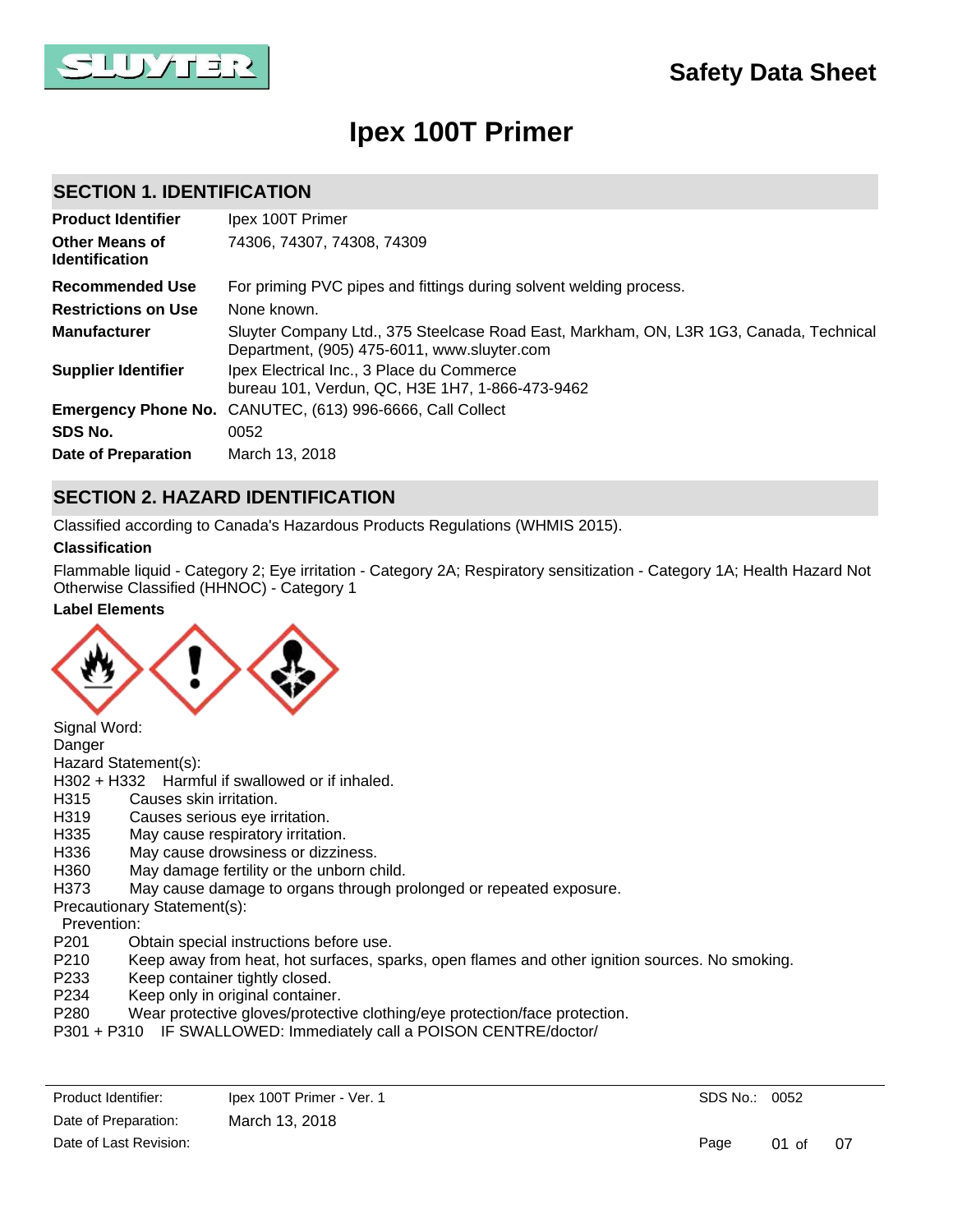P305 + P351 + P338 IF IN EYES: Rinse cautiously with water for several minutes. Remove contact lenses, if present and easy to do. Continue rinsing.

Storage:

P402 + P404 Store in a dry place. Store in a closed container.

Disposal:

P501 Dispose of contents and container in accordance with local, regional, national and international regulations. **Other Hazards**

May be a fire hazard in a confined space.

### **SECTION 3. COMPOSITION/INFORMATION ON INGREDIENTS**

Mixture:

| <b>Chemical Name</b> | ∣CAS No. | %         | <b>Other Identifiers Other Names</b> |                         |
|----------------------|----------|-----------|--------------------------------------|-------------------------|
| Methyl Ethyl Ketone  | 78-93-3  | $15 - 40$ |                                      | Butanone Methyl Acetone |
| Tetrahydrofuran      | 109-99-9 | $15 - 40$ |                                      | <b>THF</b>              |
| ∣Acetone             | 67-64-1  | $15 - 40$ |                                      | 2- Propanone            |

### **SECTION 4. FIRST-AID MEASURES**

#### **First-aid Measures**

#### **Inhalation**

Remove source of exposure or move to fresh air. Get medical advice or attention if you feel unwell or are concerned.

#### **Skin Contact**

Wash with plenty of water. Take off immediately contaminated clothing, shoes and leather goods (e.g. watchbands, belts). Get medical advice or attention if you feel unwell or are concerned.

#### **Eye Contact**

Rinse cautiously with water for several minutes. Remove contact lenses, if present and easy to do. Continue rinsing. Immediately rinse the contaminated eye(s) with lukewarm, gently flowing water for 15-20 minutes, while holding the eyelid(s) open. If eye irritation persists, get medical advice or attention.

#### **Ingestion**

Immediately call a Poison Centre or doctor. Do not induce vomiting. Never give anything by mouth if person is rapidly losing consciousness, or is unconscious or convulsing. Do not induce vomiting.

#### **First-aid Comments**

Get medical advice or attention if you feel unwell or are concerned.

#### **Most Important Symptoms and Effects, Acute and Delayed**

If inhaled: small amounts can cause effects as described for inhalation. Symptoms may include coughing, shortness of breath, difficult breathing and tightness in the chest. If on skin: can cause effects as described for skin contact. If in eyes: small amounts may cause very mild irritation. May cause moderate to severe irritation. Symptoms include sore, red eyes, and tearing. If inhaled and/or swallowed: small amounts symptoms may include coughing, shortness of breath, difficult breathing and tightness in the chest. Symptoms may include coughing, choking, shortness of breath, difficult or rapid breathing and wheezing.

#### **Immediate Medical Attention and Special Treatment**

#### **Target Organs**

Eyes, lungs, respiratory system.

### **SECTION 5. FIRE-FIGHTING MEASURES**

#### **Extinguishing Media**

#### **Suitable Extinguishing Media**

Carbon dioxide, dry chemical powder, appropriate foam, water spray or fog.

SDS No.: 0052

Page 02 of 07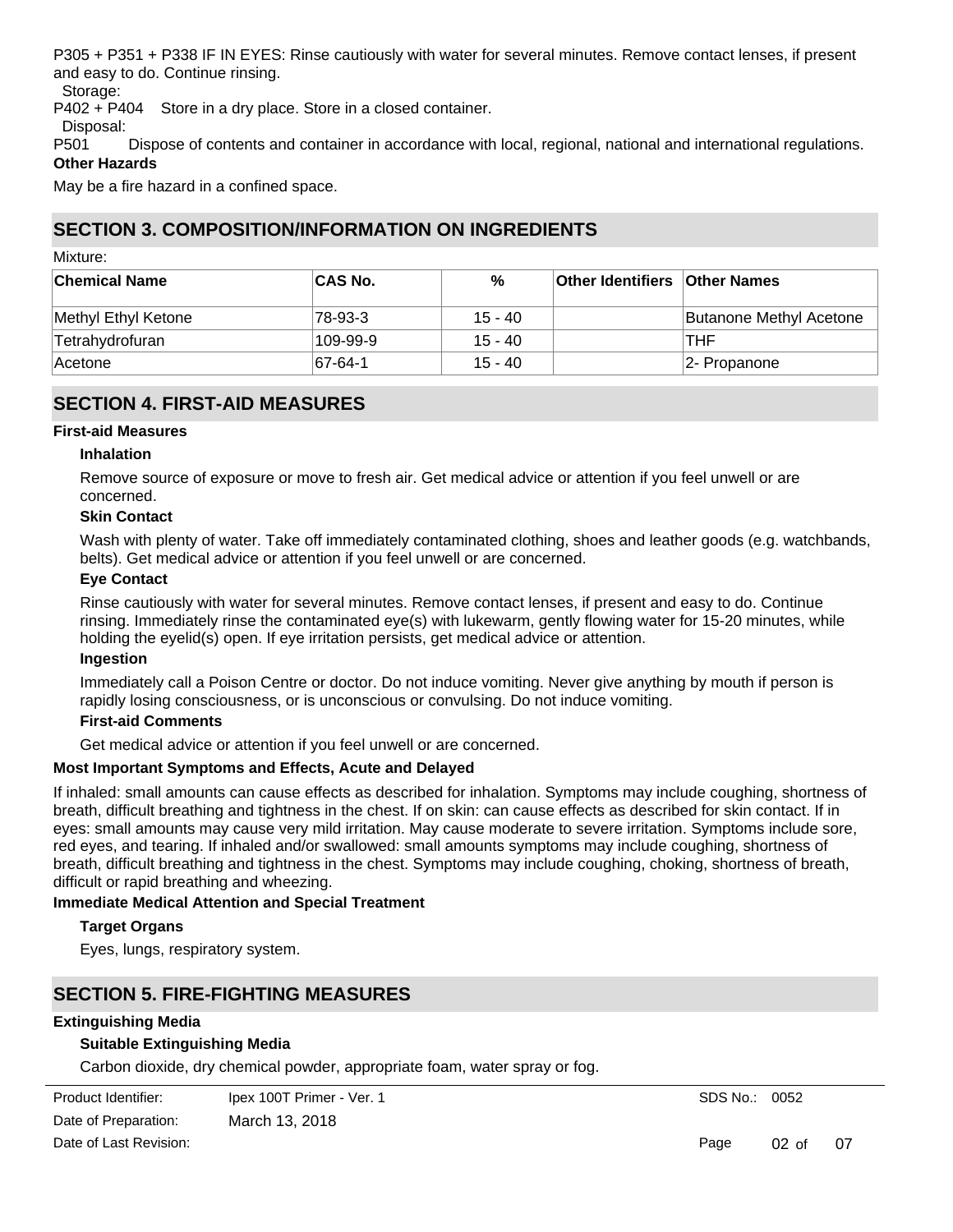#### **Unsuitable Extinguishing Media**

Water is not effective for extinguishing a fire. It may not cool product below its flash point.

#### **Specific Hazards Arising from the Product**

Flammable liquid and vapour. Can ignite at room temperature. Releases vapour that can form explosive mixture with air. May travel a considerable distance to a source of ignition and flash back to a leak or open container. In a fire, the following hazardous materials may be generated: corrosive, flammable ammonia; very toxic carbon monoxide, carbon dioxide.

#### **Special Protective Equipment and Precautions for Fire-fighters**

Fight fire from a safe distance or a protected location. flammable or explosive atmosphere. Dike and recover contaminated water for appropriate disposal.

### **SECTION 6. ACCIDENTAL RELEASE MEASURES**

#### **Personal Precautions, Protective Equipment, and Emergency Procedures**

Use the personal protective equipment recommended in Section 8 of this safety data sheet. Evacuate the area immediately. Isolate the hazard area. Keep out unnecessary and unprotected personnel.

#### **Environmental Precautions**

It is good practice to prevent releases into the environment. Do not allow into any sewer, on the ground or into any waterway. If the spill is inside a building, prevent product from entering drains, ventilation systems and confined areas.

#### **Methods and Materials for Containment and Cleaning Up**

Do NOT use combustible materials such as sawdust. Dike spilled product to prevent runoff. Dike and recover contaminated water for appropriate disposal. Store recovered product in suitable containers that are: review Section 13 (Disposal Considerations) of this safety data sheet. Review Section 13 (Disposal Considerations) of this safety data sheet.

#### **Other Information**

Contact supplier, local fire and emergency services for help. Report spills to local health, safety and environmental authorities, as required.

### **SECTION 7. HANDLING AND STORAGE**

#### **Precautions for Safe Handling**

If used in a confined space: prevent skin contact. Do not get in eyes, on skin or on clothing. Only use where there is adequate ventilation. Keep away from heat, hot surfaces, sparks, open flames and other ignition sources. No smoking.

#### **Conditions for Safe Storage**

Store in an area that is: cool, well-ventilated, out of direct sunlight and away from heat and ignition sources. Store in a closed container.

### **SECTION 8. EXPOSURE CONTROLS/PERSONAL PROTECTION**

#### **Control Parameters**

|                      | <b>ACGIH TLV®</b> |             | <b>OSHA PEL</b>       |                | <b>AIHA WEEL</b>           |            |
|----------------------|-------------------|-------------|-----------------------|----------------|----------------------------|------------|
| <b>Chemical Name</b> | <b>TWA</b>        | <b>STEL</b> | <b>TWA</b>            | <b>Ceiling</b> | 8-hr TWA                   | <b>TWA</b> |
| Methyl Ethyl Ketone  |                   | $ 200$ ppm  | 885 mg/m3             |                |                            |            |
| Tetrahydrofuran      | 50 ppm            | $100$ ppm   | $ 590 \text{ mg/m}3 $ |                |                            |            |
| Acetone              | 500 ppm           | 750 ppm     | 1000 ppm              |                | <b>Not</b><br>lestablished |            |

#### **Appropriate Engineering Controls**

Concentrated product: in a confined space: do not allow product to accumulate in the air in work or storage areas, or in confined spaces. Use local exhaust ventilation and enclosure, if necessary, to control amount in the air. Exhaust directly to the outside, taking any necessary precautions for environmental protection. Provide eyewash in work area, if contact or splash hazard exists. Provide safety shower in work area, if contact or splash hazard exists.

Page 03 of 07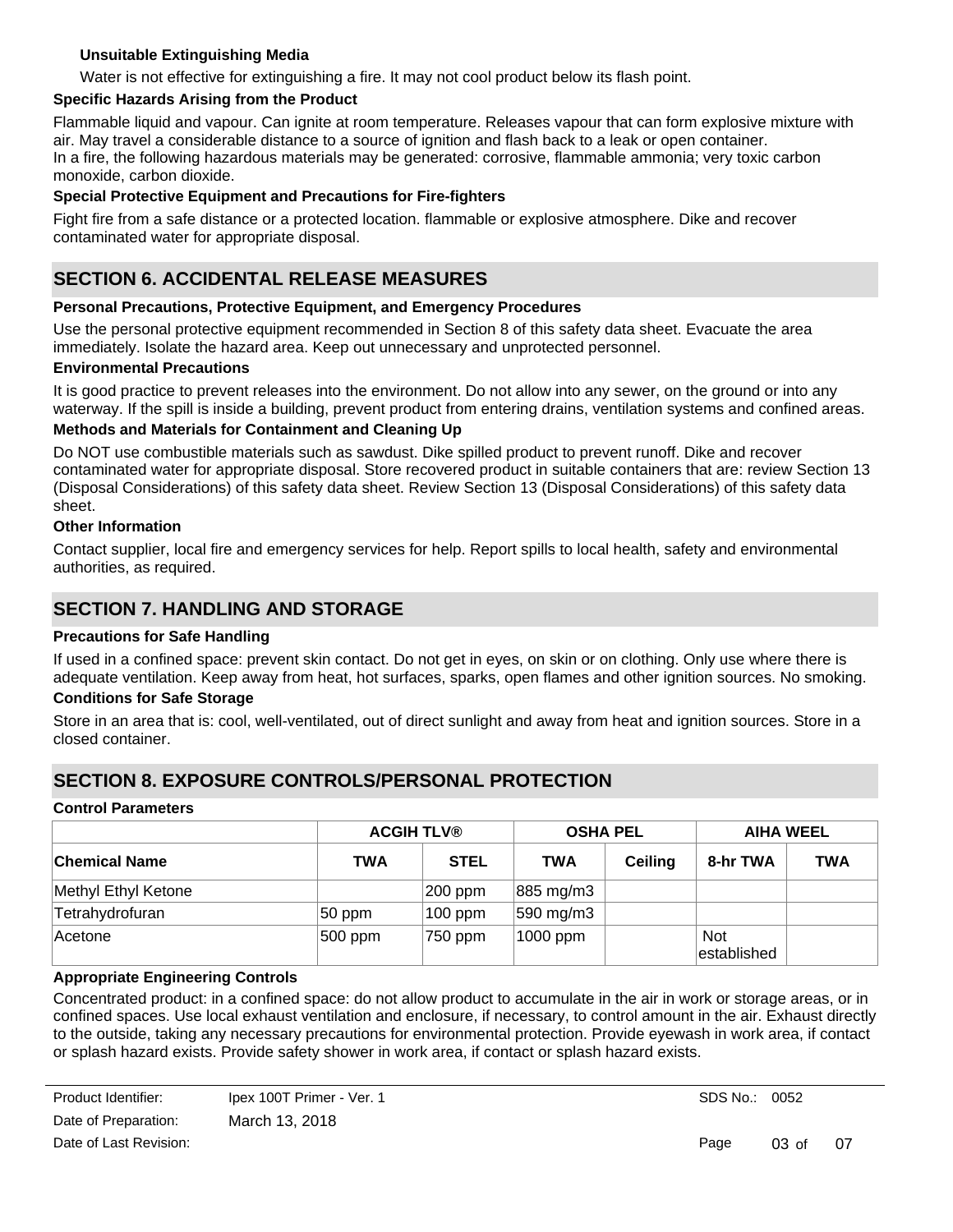### **Individual Protection Measures Skin Protection Respiratory Protection Eye/Face Protection** Concentrated product: wear a NIOSH approved particulate respirator equipped with an N95, R95, or P95 filter. Concentrated product: wear chemical protective clothing e.g. gloves, aprons, boots. Wear chemical safety goggles.

### **SECTION 9. PHYSICAL AND CHEMICAL PROPERTIES**

| <b>Basic Physical and Chemical Properties</b>                |                                                    |
|--------------------------------------------------------------|----------------------------------------------------|
| Appearance                                                   | Colourless liquid.                                 |
| Odour                                                        | Aromatic                                           |
| <b>Odour Threshold</b>                                       | Not available                                      |
| рH                                                           | Not available                                      |
| <b>Melting Point/Freezing Point</b>                          | < 0 °C (32 °F) (melting); Not available (freezing) |
| <b>Initial Boiling Point/Range</b>                           | 65 °C (149 °F)                                     |
| <b>Flash Point</b>                                           | -5 °C (23 °F) (closed cup)                         |
| <b>Evaporation Rate</b>                                      | 1.8 (n-butyl acetate = $1$ )                       |
| <b>Flammability (solid, gas)</b>                             | Flammable solid.                                   |
| <b>Upper/Lower Flammability or</b><br><b>Explosive Limit</b> | 11.8% (upper); 2.2% (lower)                        |
| <b>Vapour Pressure</b>                                       | 145 mm Hg at 20 °C                                 |
| Vapour Density (air = 1)                                     | >1                                                 |
| <b>Relative Density (water = 1)</b>                          | $0.9 - 1.0$                                        |
| <b>Solubility</b>                                            | Practically insoluble in water                     |
| <b>Partition Coefficient,</b><br>n-Octanol/Water (Log Kow)   | Not available                                      |
| <b>Auto-ignition Temperature</b>                             | 321 °C (610 °F)                                    |
| <b>Decomposition Temperature</b>                             | Not available                                      |
| <b>Viscosity</b>                                             | 0.95 - 0.97 centipoises (dynamic)                  |
| <b>Other Information</b>                                     |                                                    |
| <b>Physical State</b>                                        | Liquid                                             |

## **SECTION 10. STABILITY AND REACTIVITY**

#### **Reactivity**

Not reactive under normal conditions of use.

#### **Chemical Stability**

Normally stable.

#### **Possibility of Hazardous Reactions**

None expected under normal conditions of storage and use.

#### **Conditions to Avoid**

Open flames, sparks, static discharge, heat and other ignition sources. Accumulation of static charge. Freezing.

#### **Incompatible Materials**

Oxidizing agents (e.g. peroxides), strong acids (e.g. hydrochloric acid), strong bases (e.g. sodium hydroxide).

#### **Hazardous Decomposition Products**

None known.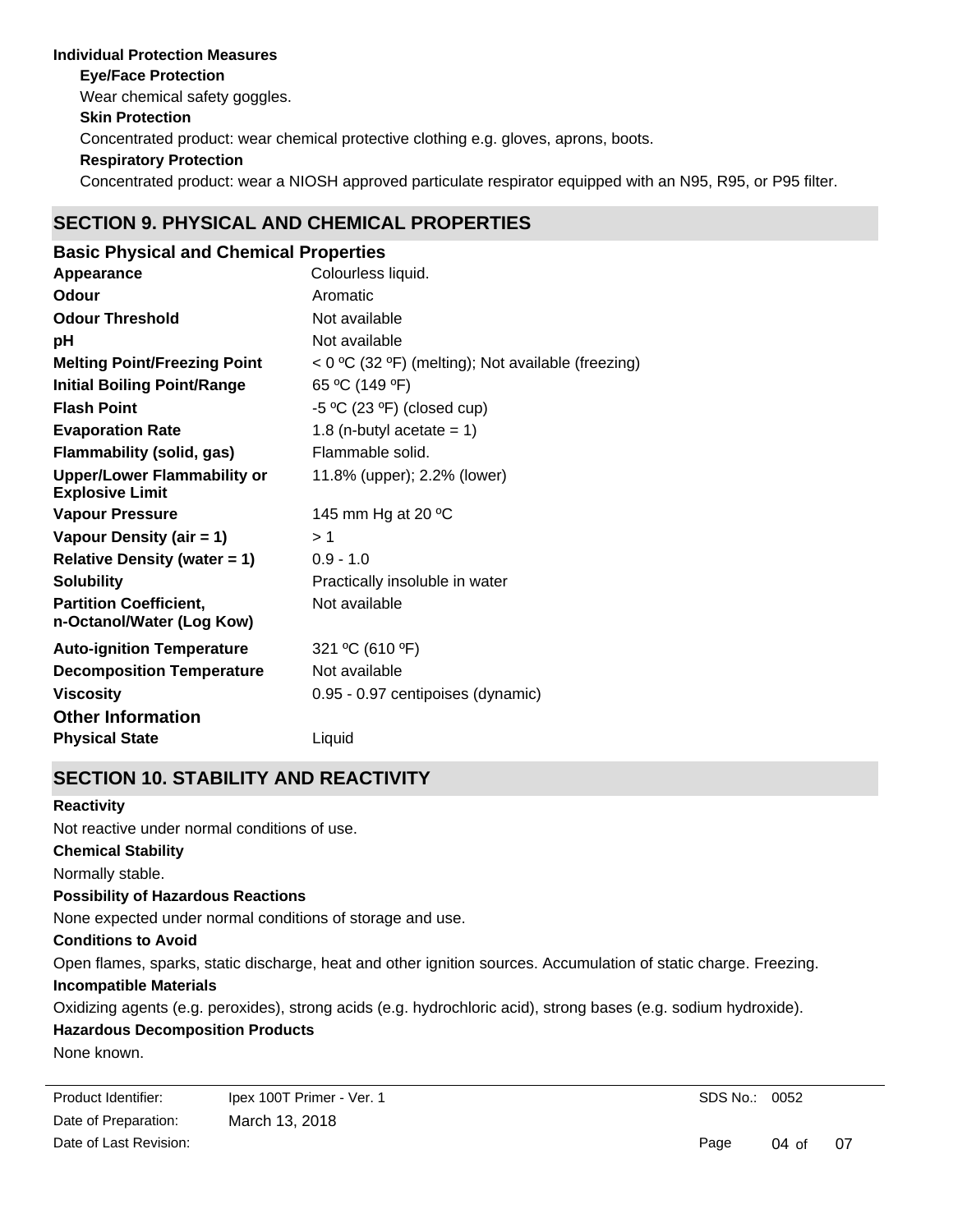## **SECTION 11. TOXICOLOGICAL INFORMATION**

Information presented below is for the entire product, unless otherwise specified.

#### **Likely Routes of Exposure**

Inhalation; skin contact; eye contact; ingestion.

#### **Acute Toxicity**

| <b>Chemical Name</b> | <b>LC50</b>                                        | LD50 (oral)                           | LD50 (dermal)            |
|----------------------|----------------------------------------------------|---------------------------------------|--------------------------|
| Methyl Ethyl Ketone  | 11700 ppm (male rat)<br>(4-hour exposure) (vapour) | 2740 mg/kg (rat)                      | 6480 mg/kg (rabbit)      |
| Tetrahydrofuran      | 21000 ppm (rat) (4-hour<br>exposure)               | 1650 mg/kg (rat)                      |                          |
| Acetone              | 30000 mg/kg (rabbit)<br>(4-hour exposure)          | 5800 mg/kg (rat) (4-hour<br>exposure) | $> 16000$ mg/kg (rabbit) |

#### LC50: Not applicable.

LD50 (oral): Not applicable.

LD50 (dermal): Not applicable.

#### **Skin Corrosion/Irritation**

Human experience shows mild irritation. Symptoms include slight redness and swelling.

#### **Serious Eye Damage/Irritation**

Human experience shows serious eye irritation. May cause serious eye irritation based on information for closely related materials. Symptoms include sore, red eyes, and tearing. The vapour also irritates the eyes.

#### **STOT (Specific Target Organ Toxicity) - Single Exposure**

#### **Inhalation**

Symptoms may include coughing, shortness of breath, difficult breathing and tightness in the chest.

#### **Skin Absorption**

Symptoms may include redness, rash, swelling and itching.

#### **Ingestion**

Can cause effects as described for inhalation.

#### **Aspiration Hazard**

May be drawn into the lungs (aspirated) if swallowed or vomited. Symptoms may include coughing, choking, shortness of breath, difficult or rapid breathing, and wheezing.

#### **Carcinogenicity**

| <b>Chemical Name</b> | <b>IARC</b>   | <b>ACGIH®</b> | <b>NTP</b>  | <b>OSHA</b> |
|----------------------|---------------|---------------|-------------|-------------|
| ∣Acetone             | Not evaluated | IA            | 'Not Listed | ∖Not Listed |

Not a carcinogen.

Key to Abbreviations

Group 3 = Not classifiable as to its carcinogenicity to humans.

#### **Reproductive Toxicity**

**Development of Offspring**

May harm the unborn child.

### **Sexual Function and Fertility**

Not known to cause effects on sexual function or fertility. If inhaled: if inhaled and/or swallowed.

### **Effects on or via Lactation**

#### No information was located.

### **Germ Cell Mutagenicity**

Not mutagenic.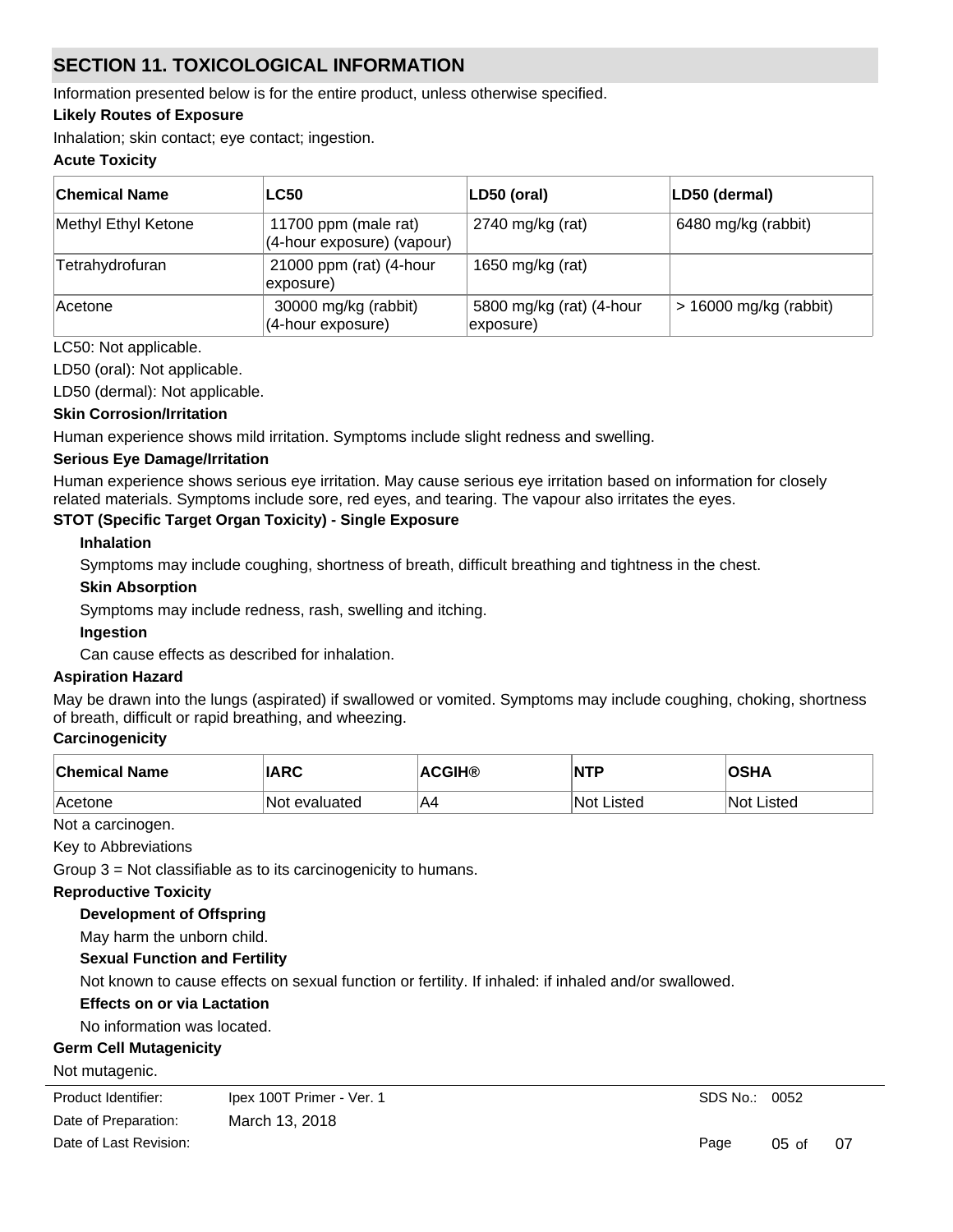No information was located for: Skin Corrosion/Irritation, Serious Eye Damage/Irritation, STOT (Specific Target Organ Toxicity) - Repeated Exposure, Respiratory and/or Skin Sensitization, Interactive Effects

### **SECTION 12. ECOLOGICAL INFORMATION**

Environmental information was not located. VOC INFORMATION:-………………………. This product emits VOC's (volatile organic compounds in use. Always ensure that the use of this product complies with local VOC Emission Regulations, where they exist. The VOC level is 409 grams/litre (SCAQMD Test Method 316A).

#### **Ecotoxicity**

No information was located.

#### **Acute Aquatic Toxicity**

| <b>Chemical Name</b> | <b>LC50 Fish</b>                                                   | <b>EC50 Crustacea</b> | <b>ErC50 Aquatic</b><br><b>Plants</b> | ErC50 Algae |
|----------------------|--------------------------------------------------------------------|-----------------------|---------------------------------------|-------------|
| Methyl Ethyl Ketone  | 2993 mg/L<br>(Pimephales<br>promelas (fathead<br>minnow); 96-hour) | N/Av                  | N/Av                                  | N/Av        |
| Tetrahydrofuran      | 481-578 mg/L<br>(96-hour)                                          |                       |                                       |             |
| Acetone              | 12600 mg/L<br>(Daphnia magna<br>(water flea); 48-hour)             |                       |                                       |             |

#### **Chronic Aquatic Toxicity**

| <b>Chemical Name</b> | <b>NOEC Fish</b>                                                    | EC50 Fish | <b>NOEC Crustacea</b> | <b>EC50 Crustacea</b> |
|----------------------|---------------------------------------------------------------------|-----------|-----------------------|-----------------------|
| Methyl Ethyl Ketone  | 308 mg/L (21-day)                                                   | N/Av      | N/Av                  | N/Av                  |
| ∣Acetone             | 5540 mg/L<br>Cncorhynchus<br>mykiss (rainbow<br>$ $ trout); 21-day) |           |                       |                       |

#### **Persistence and Degradability**

No information was located.

#### **Bioaccumulative Potential**

No information was located.

#### **Mobility in Soil**

No information was located.

#### **Other Adverse Effects**

This product contains volatile organic compounds.

### **SECTION 13. DISPOSAL CONSIDERATIONS**

#### **Disposal Methods**

Dispose of contents and container in accordance with local, regional, national and international regulations. Contact local environmental authorities for approved disposal or recycling methods in your jurisdiction. This product and its container must be disposed of as hazardous waste. Do NOT dump into any sewers, on the ground or into any body of water. Do not reuse empty containers. Dispose of or recycle empty containers through an approved waste management facility.